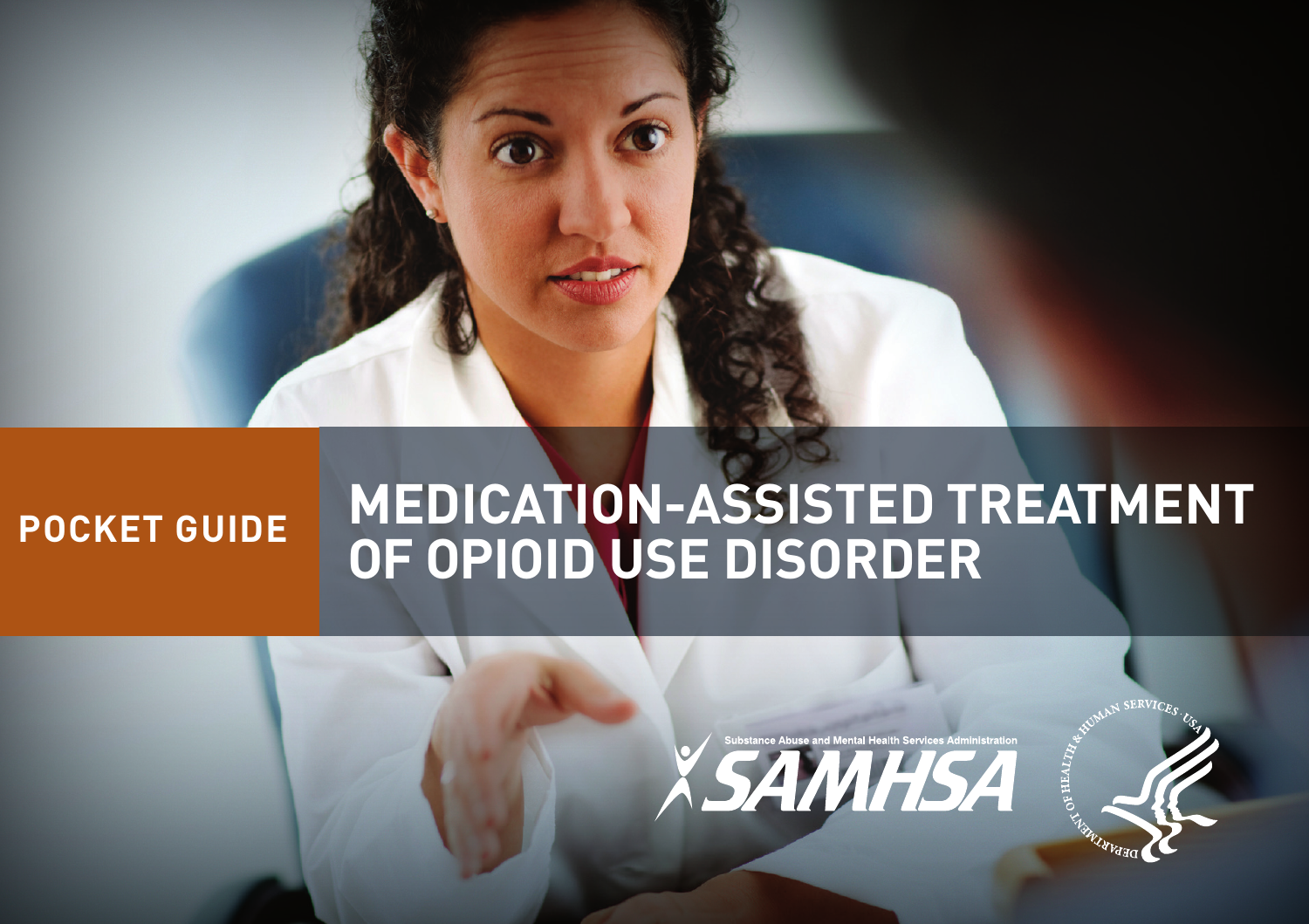Nearly 80 percent of individuals with an opioid use disorder do not receive treatment. In the 2014 National Survey on Drug Use and Health (NSDUH), 435,000 respondents ages 12 or older reported current use of heroin. Nonmedical use of pain relievers continues to be more widespread than heroin use—4.3 million NSDUH respondents reported nonmedical use of pain relievers in the past month. Medication-assisted treatment (MAT) is an effective response to opioid use disorder. It is the use of medications, in combination with behavioral therapies, to provide a whole-patient approach to the treatment of substance use disorders. Individuals receiving MAT often demonstrate dramatic improvement in addiction-related behaviors and psychosocial functioning.

 Referral to Treatment (SBIRT) is an approach in which screening is followed up as appropriate with brief intervention to promote The first barrier to accessing treatment is failure to recognize substance use disorder. Screening, Brief Intervention, and healthy behavior change and with referral to treatment for those needing more extensive care. (www.samhsa.gov/sbirt)



Produced by the Substance Abuse and Mental Health Services Administration (SAMHSA).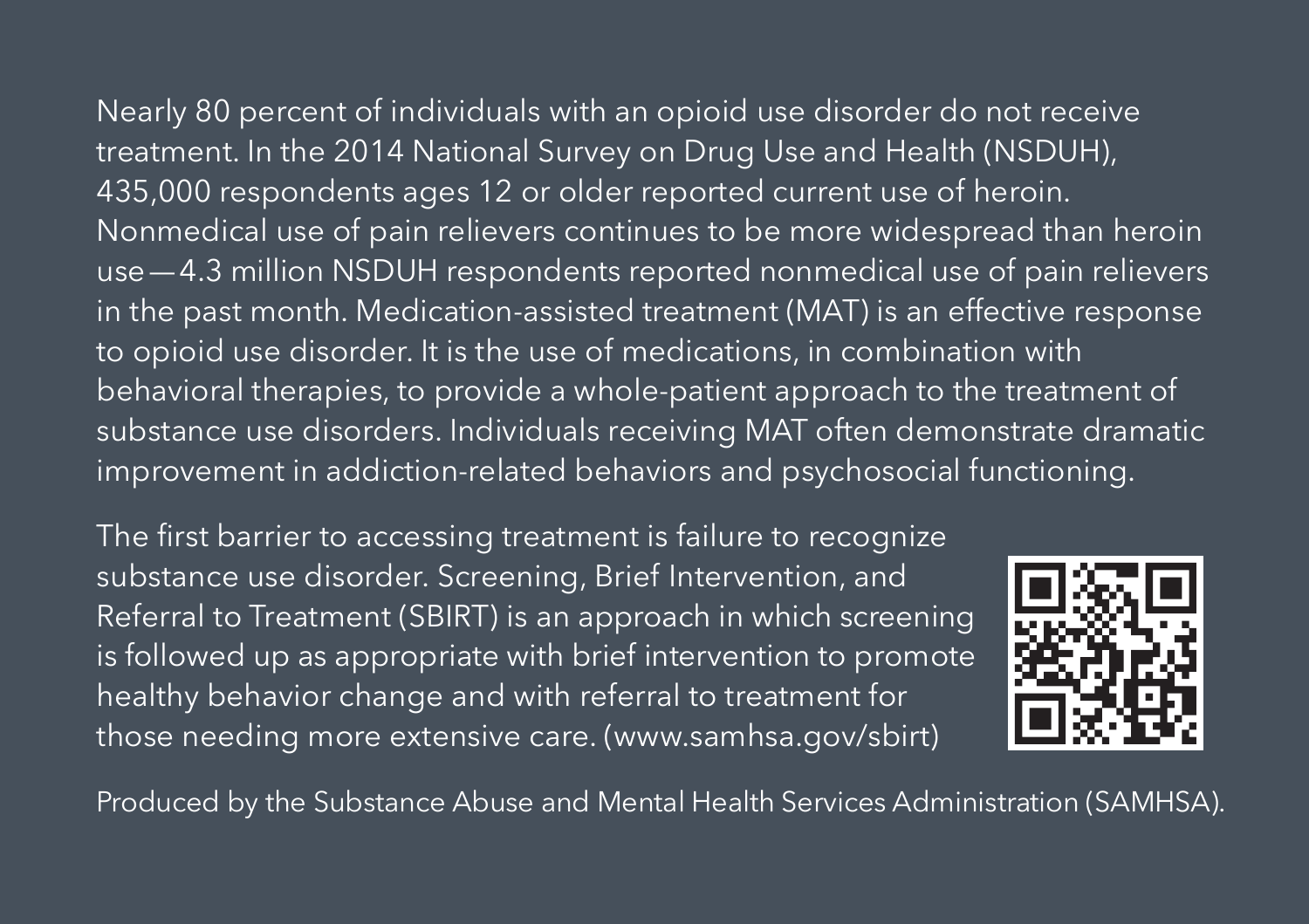# **Checklist for Prescribing Medication for the Treatment of Opioid Use Disorder**

# **Assess the need for treatment**

For persons diagnosed with an opioid use disorder, first determine the severity of patient's substance use disorder. Then identify any underlying or co-occurring diseases or conditions, the effect of opioid use on the patient's physical and psychological functioning, and the outcomes of past treatment episodes.

Your assessment should include:

### A patient history

- Ensure that the assessment includes a medical and psychiatric history, a substance use history, and an evaluation of family and psychosocial supports.
- Access the patient's prescription drug use history through the state's prescription drug monitoring program (PDMP), where available, to detect unreported use of other medications, such as sedative-hypnotics or alcohol, that may interact adversely with the treatment medications.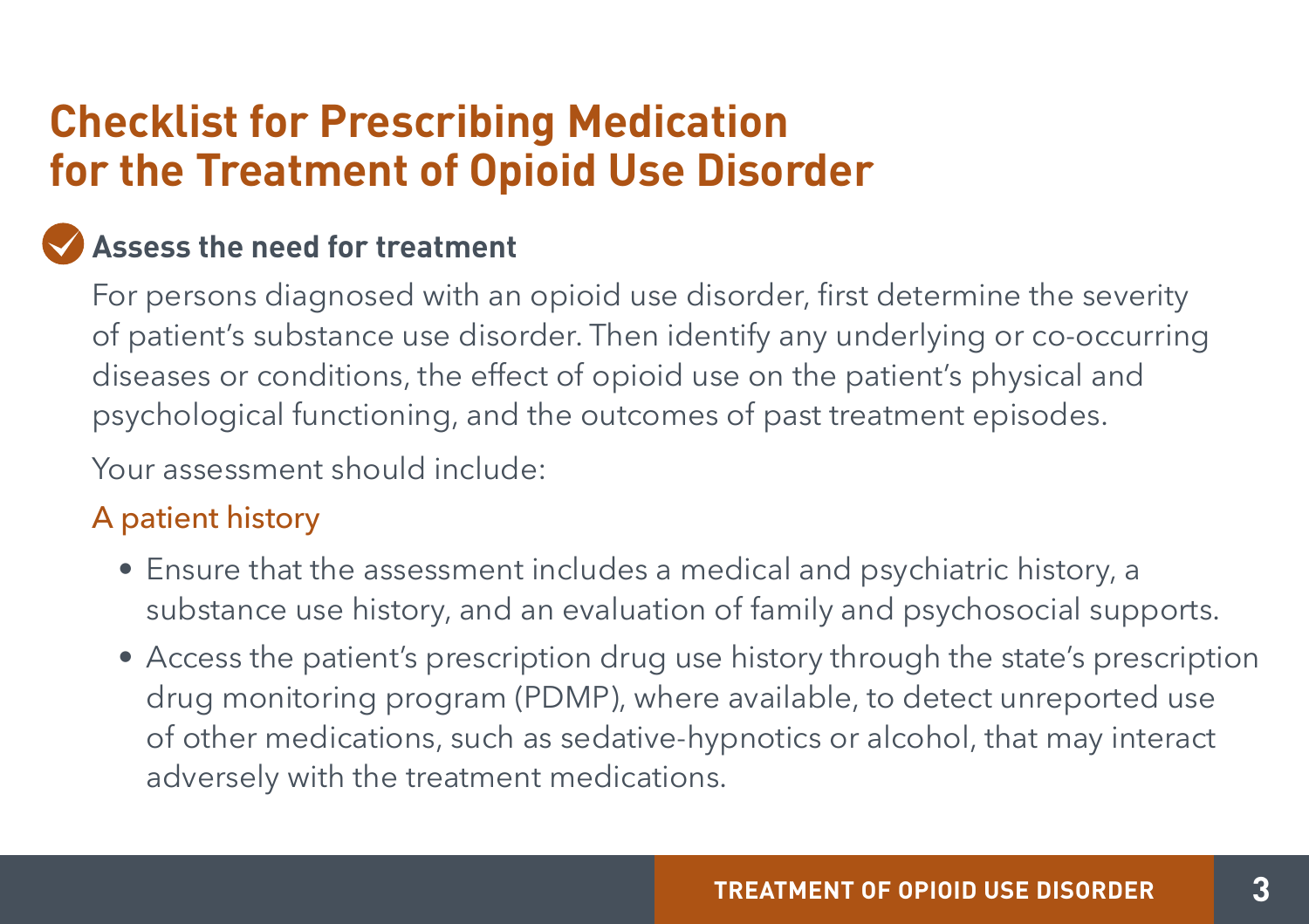- A physical examination that focuses on physical findings related to addiction and its complications.
- drugs. Useful tests include a urine drug screen or other toxicology screen, • Laboratory testing to assess recent opioid use and to screen for use of other urine test for alcohol (ethyl glucuronide), liver enzymes, serum bilirubin, serum creatinine, as well as tests for hepatitis B and C and HIV.

### **Educate the patient about how the medication works and the associated risks and benefits; obtain informed consent; and educate on overdose prevention.**

There is a potential for relapse and overdose on discontinuation of the medication. Patients should be educated about the effects of using opioids and other drugs while taking the prescribed medication and the potential for overdose if opioid use is resumed after tolerance is lost.

### **Evaluate the need for medically managed withdrawal from opioid**

Naltrexone patients must first be medically withdrawn from opioids.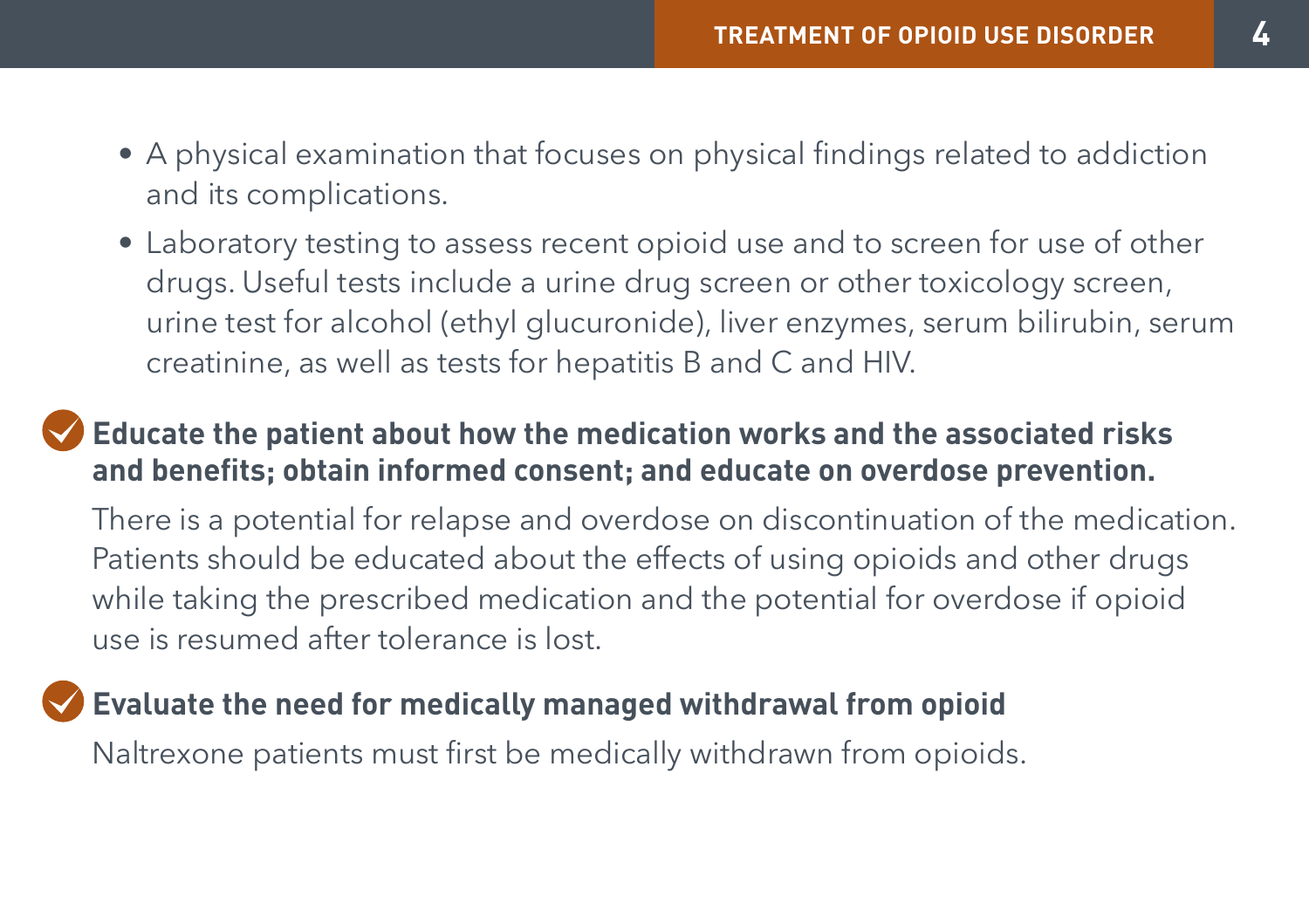# **Address co-occurring disorders**

Have an integrated treatment approach to meet the substance use, medical and mental health, and social needs of a patient.

# **Integrate pharmacologic and nonpharmacologic therapies**

 as part of a comprehensive individualized treatment plan that includes counseling All medications for the treatment of the opioid use disorder should be prescribed and other psychosocial therapies, as well as social support through participation in Narcotics Anonymous and other mutual-help programs.

### **Refer patients for higher levels of care, if necessary**

Refer the patient for more intensive or specialized services if office-based treatment with buprenorphine or naltrexone is not effective or the clinician does not have the resources to meet a particular patient's needs, Providers can find programs in their areas or throughout the United States by using SAMHSA's Behavioral Health Treatment Services Locator at www.findtreatment.samhsa.gov.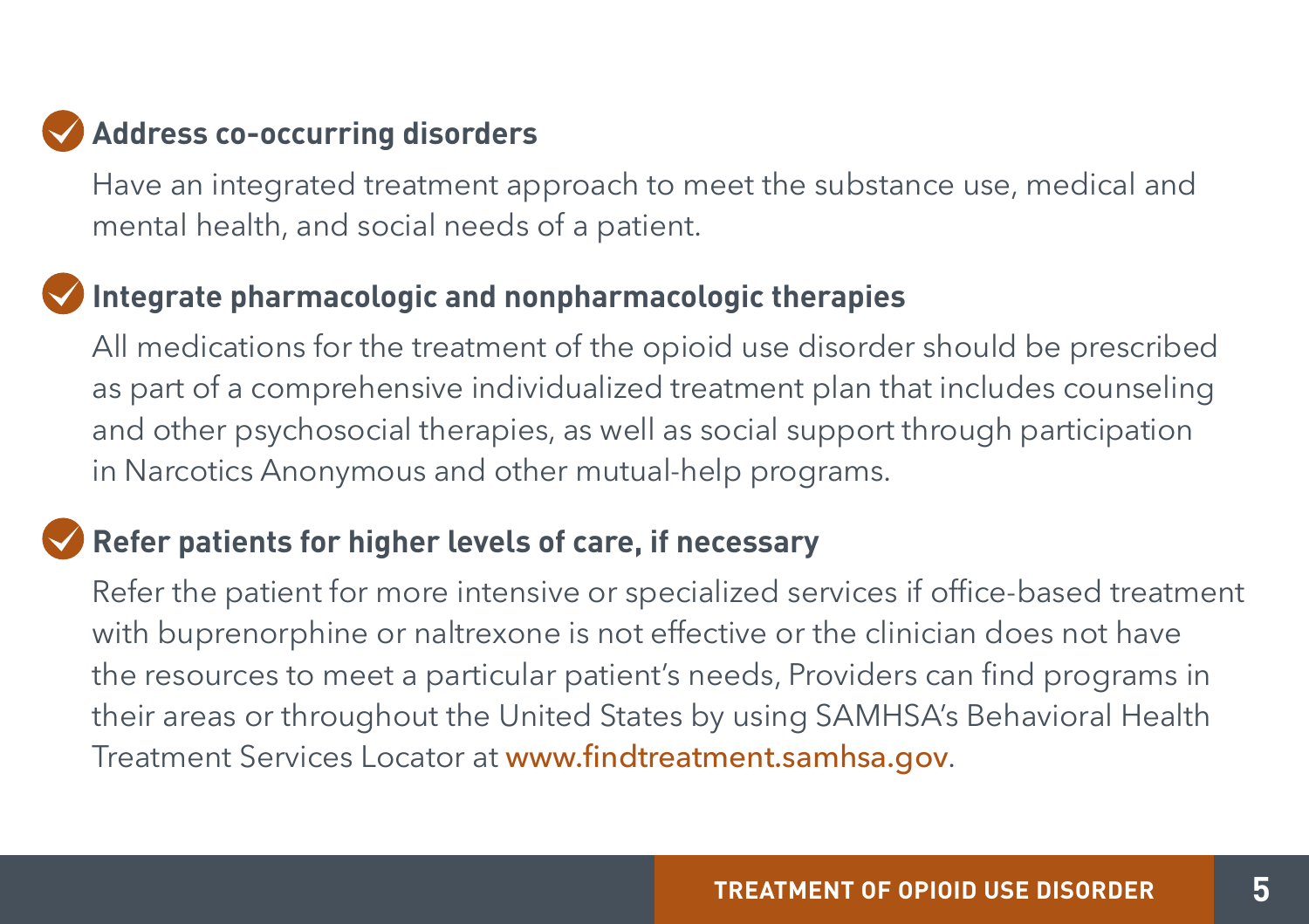# **Medications Approved in the Treatment of Opioid Use Disorder\***

#### **Frequency of Administration**

| <b>Extended Release</b><br><b>Injectable Naltrexone</b> | <b>Methadone</b> | <b>Buprenorphine</b>                        |
|---------------------------------------------------------|------------------|---------------------------------------------|
| Monthly <sup>t</sup>                                    | Daily            | Daily (also alternative dosing<br>regimens) |

#### **Route of Administration**

| <b>Extended Release</b><br><b>Injectable Naltrexone</b>                                                                   | <b>Methadone</b>                                                                   | <b>Buprenorphine</b>                                  |
|---------------------------------------------------------------------------------------------------------------------------|------------------------------------------------------------------------------------|-------------------------------------------------------|
| Intramuscular (IM) injection into<br>the gluteal muscle by a physician<br>or other health care professional. <sup>†</sup> | Orally as liquid concentrate,<br>tablet or oral solution of diskette<br>or powder. | Oral tablet or film is dissolved<br>under the tonque. |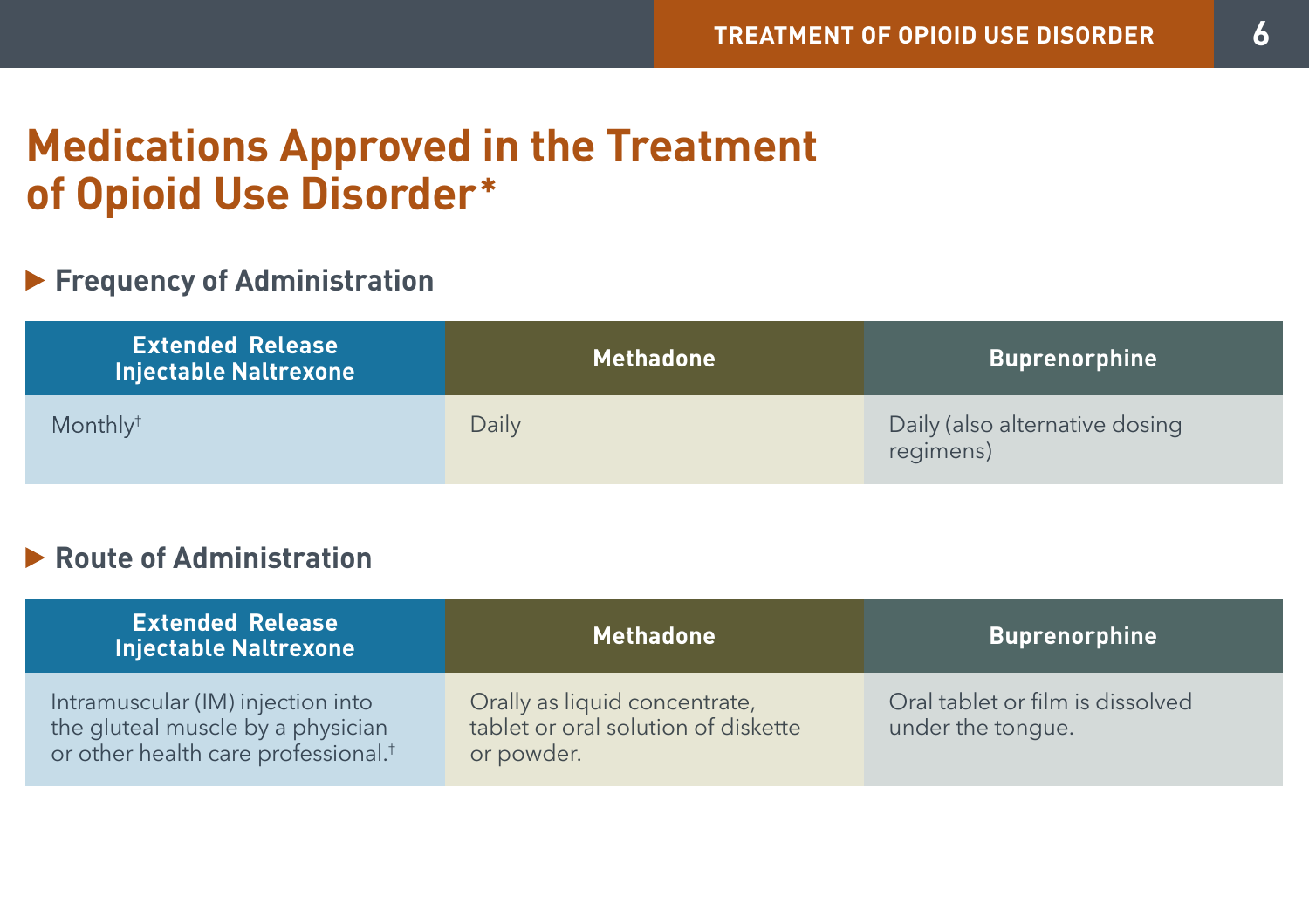#### **Who May Prescribe or Dispense**

| <b>Extended Release</b><br><b>Injectable Naltrexone</b>                                                                                                                                       | <b>Methadone</b>                                                                                                                                                  | <b>Buprenorphine</b>                                                                                                                                                                                                                                |
|-----------------------------------------------------------------------------------------------------------------------------------------------------------------------------------------------|-------------------------------------------------------------------------------------------------------------------------------------------------------------------|-----------------------------------------------------------------------------------------------------------------------------------------------------------------------------------------------------------------------------------------------------|
| Any individual who is licensed<br>to prescribe medicines (e.g.,<br>physician, physician assistant,<br>nurse practitioner) may prescribe<br>and/or order administration by<br>qualified staff. | <b>SAMHSA-certified Opioid</b><br><b>Treatment Programs dispense</b><br>methadone for daily administration<br>either on site or, for stable patients,<br>at home. | Physicians must have board<br>certification in addiction medicine<br>or addiction psychiatry and/or<br>complete special training to qualify<br>for the federal waiver to prescribe<br>buprenorphine, but any pharmacy<br>can fill the prescription. |
|                                                                                                                                                                                               |                                                                                                                                                                   | There are no special requirements<br>for staff members who dispense<br>buprenorphine under the<br>supervision of a waivered physician.                                                                                                              |

\*Table highlights some properties of each medication. It does not provide complete information and is not intended as a substitute for the package inserts or other drug reference sources used by clinicians (see www.dailymed.nlm.nih.gov for current package inserts). For patient information about these and other drugs, visit the National Library of Medicine's MedlinePlus (www.medlineplus.gov). Whether a medication should be prescribed and in what amount are matters to be discussed between an individual and his or her health care provider. The prescribing information provided here is not a substitute for the clinician's judgment, and the National Institutes of Health and SAMHSA accept no liability or responsibility for use of the information in the care of individual patients.

†Naltrexone hydrochloride tablets (50 mg each) are also available for daily dosing.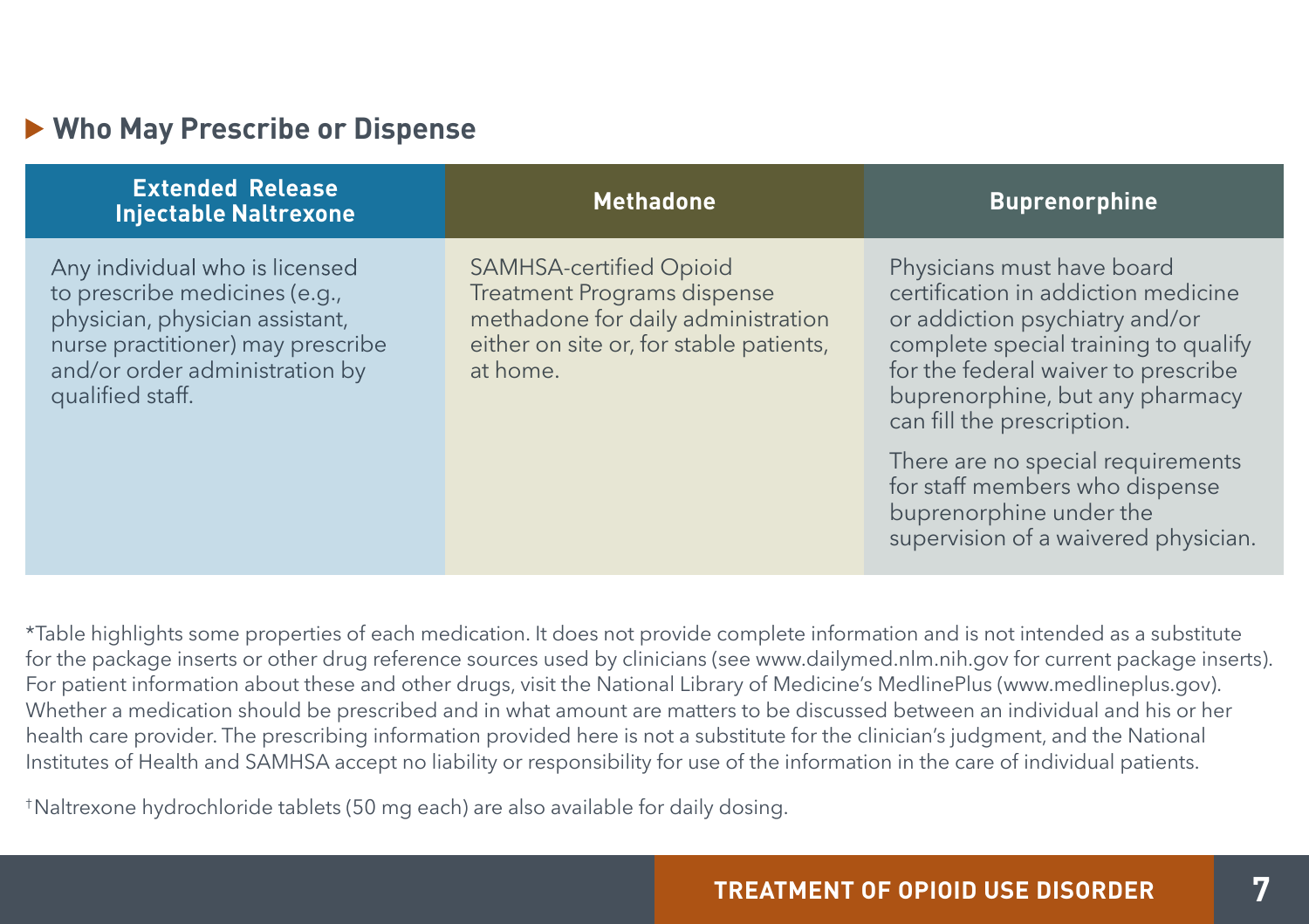### **Pharmacologic Category**

| <b>Extended Release</b><br><b>Injectable Naltrexone</b>                                                                                                                                                                                                                                                                                                                                                                                                                           | <b>Methadone</b>                                                                                                                                                                                                                                                                                                                                                                                                                                                                  | <b>Buprenorphine</b>                                                                                                                                                                                                                                                                                                                                                                                                                    |
|-----------------------------------------------------------------------------------------------------------------------------------------------------------------------------------------------------------------------------------------------------------------------------------------------------------------------------------------------------------------------------------------------------------------------------------------------------------------------------------|-----------------------------------------------------------------------------------------------------------------------------------------------------------------------------------------------------------------------------------------------------------------------------------------------------------------------------------------------------------------------------------------------------------------------------------------------------------------------------------|-----------------------------------------------------------------------------------------------------------------------------------------------------------------------------------------------------------------------------------------------------------------------------------------------------------------------------------------------------------------------------------------------------------------------------------------|
| Opioid antagonist                                                                                                                                                                                                                                                                                                                                                                                                                                                                 | Opioid agonist                                                                                                                                                                                                                                                                                                                                                                                                                                                                    | Opioid partial agonist                                                                                                                                                                                                                                                                                                                                                                                                                  |
| Naltrexone displaces opioids from<br>receptors to which they have bound.<br>This can precipitate severe, acute<br>withdrawal symptoms if administered<br>in persons who have not completely<br>cleared opioid from their system.<br>Patients who have been treated with<br>extended-release injectable naltrex-<br>one will have reduced tolerance to<br>opioids. Subsequent exposure to<br>previously tolerated or even smaller<br>amounts of opioids may result in<br>overdose. | Patients starting methadone should<br>be educated about the risk of<br>overdose during induction onto<br>methadone, if relapse occurs, or<br>substances such as benzodiazepines<br>or alcohol are consumed. During<br>induction, a dose that seems initially<br>inadequate can be toxic a few days<br>later because of accumulation in<br>body tissues. For quidance on<br>methadone dosing for all phases<br>of MAT consult: TIP 43 (http://store.<br>samhsa.gov/product/TIP-43- | Buprenorphine's partial agonist<br>effect relieves withdrawal<br>symptoms resulting from cessation<br>of opioids. This same property<br>will induce a syndrome of acute<br>withdrawal in the presence of<br>long-acting opioids or sufficient<br>amounts of receptor-bound full<br>agonists. Naloxone, an opioid<br>antagonist, is sometimes added<br>to buprenorphine to make the<br>product less likely to be abused<br>by injection. |

Medication-Assisted-Treatment-for-Opioid-Addiction-in-Opioid-[Treatment-Programs/SMA12-4214\)](http://store.samhsa.gov/product/TIP-43Medication-Assisted-Treatment-for-Opioid-Addiction-in-OpioidTreatment-Programs/SMA12-4214)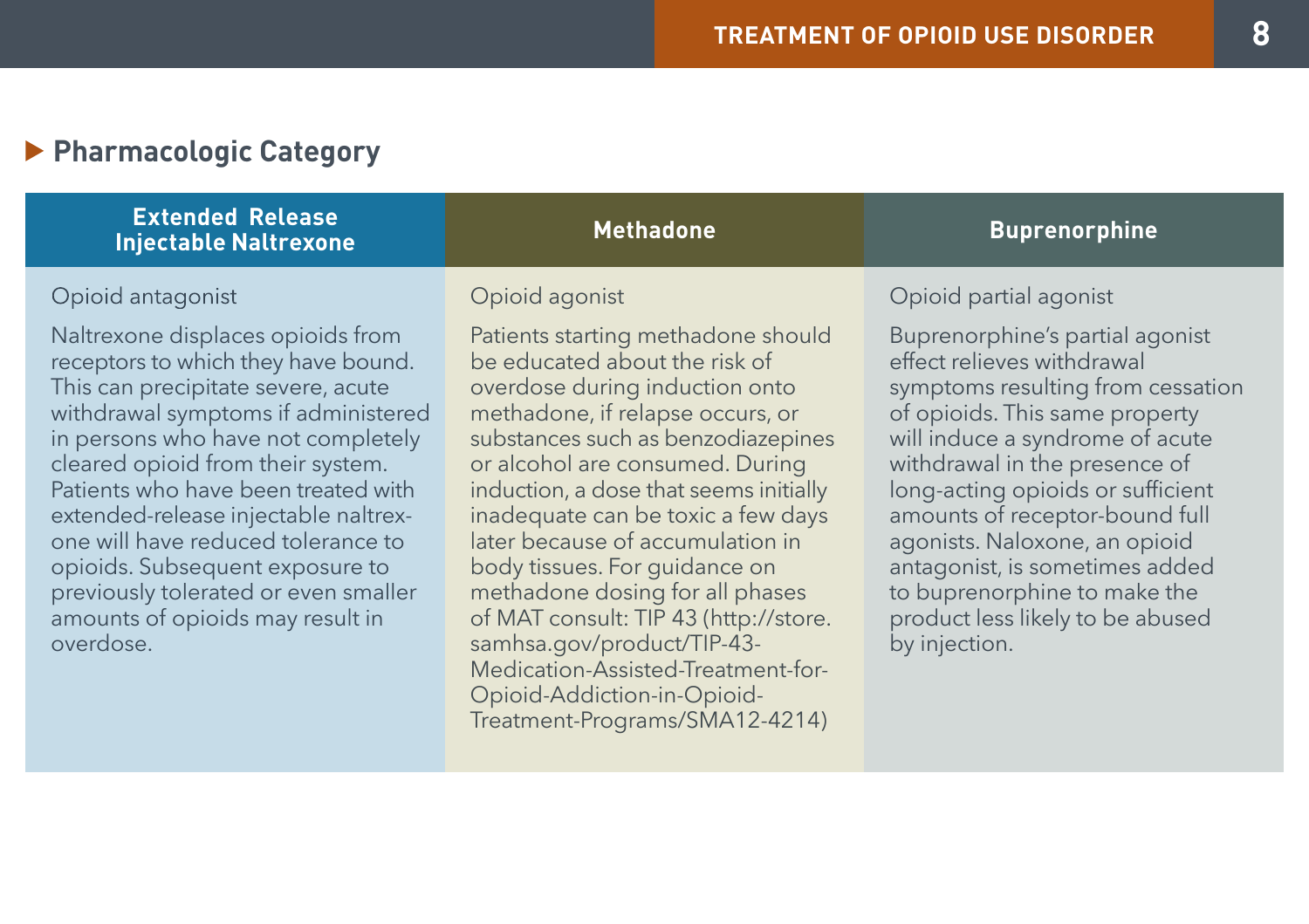#### **Clinical Uses/Ideal Candidates**

that their risk of opioid use is low.

| <b>Extended Release</b><br><b>Injectable Naltrexone</b>                                                                                                                                                                                                                                                                                                                                                                                                                                                                                                                                                                                                                                                                                                   | <b>Methadone</b>                                                                                                                                                                                                                                                                                               | <b>Buprenorphine</b>                                                                                                                                                                                                                                                                  |
|-----------------------------------------------------------------------------------------------------------------------------------------------------------------------------------------------------------------------------------------------------------------------------------------------------------------------------------------------------------------------------------------------------------------------------------------------------------------------------------------------------------------------------------------------------------------------------------------------------------------------------------------------------------------------------------------------------------------------------------------------------------|----------------------------------------------------------------------------------------------------------------------------------------------------------------------------------------------------------------------------------------------------------------------------------------------------------------|---------------------------------------------------------------------------------------------------------------------------------------------------------------------------------------------------------------------------------------------------------------------------------------|
| Prevention of relapse to opioid<br>use disorder following opioid<br>detoxification; studies suggest<br>benefits for patients who are<br>experiencing increased stress or<br>other relapse risks (e.g., visiting<br>places of previous drug use, loss<br>of spouse, loss of job).<br>Appropriate for patients who have<br>been detoxified from opioids and<br>who are being treated for a<br>co-occurring alcohol use disorder.<br>Extended-release naltrexone<br>should be part of a comprehensive<br>management program that includes<br>psychosocial support.<br>Other good candidates include<br>persons with a short or less severe<br>addiction history or who must<br>demonstrate to professional licensing<br>boards or criminal justice officials | Detoxification and maintenance<br>treatment of opioid addiction.<br>Patients who are motivated to<br>adhere to the treatment plan and<br>who have no contraindications to<br>methadone therapy.<br>Methadone should be part of a<br>comprehensive management<br>program that includes<br>psychosocial support. | Treatment of opioid dependence.<br>Patients who are motivated to<br>adhere to the treatment plan and<br>who have no contraindications to<br>buprenorphine therapy.<br>Buprenorphine should be part of<br>a comprehensive management<br>program that includes psychosocial<br>support. |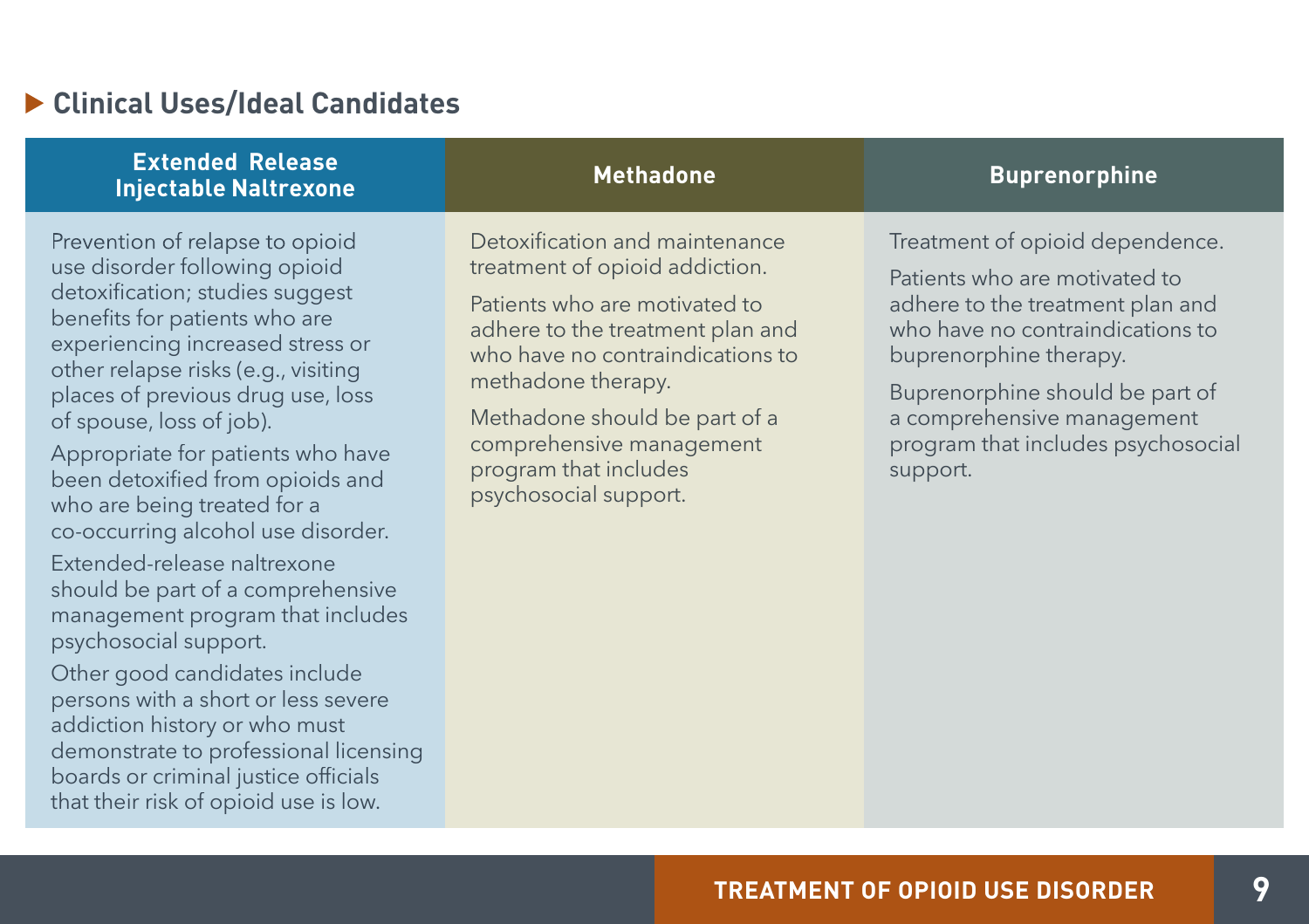#### **Contraindications**

| <b>Extended Release</b><br><b>Injectable Naltrexone</b>                                                                                                                                                                                                                                                                                                                                                                                                                                                                                                                                                                                                                                                                                                                                  | <b>Methadone</b>                                                                                                                                                                                                                                                                                                                                                                                                                                                                                            | <b>Buprenorphine</b>                                                                   |
|------------------------------------------------------------------------------------------------------------------------------------------------------------------------------------------------------------------------------------------------------------------------------------------------------------------------------------------------------------------------------------------------------------------------------------------------------------------------------------------------------------------------------------------------------------------------------------------------------------------------------------------------------------------------------------------------------------------------------------------------------------------------------------------|-------------------------------------------------------------------------------------------------------------------------------------------------------------------------------------------------------------------------------------------------------------------------------------------------------------------------------------------------------------------------------------------------------------------------------------------------------------------------------------------------------------|----------------------------------------------------------------------------------------|
| Contraindicated in patients receiving<br>long-term opioid therapy.<br>Contraindicated in patients who are<br>engaged in current opioid use (as indi-<br>cated by self-report or a positive urine<br>drug screen) or who are on buprenor-<br>phine or methadone maintenance<br>therapy, as well as in those currently<br>undergoing opioid withdrawal.<br>Contraindicated in patients with a<br>history of sensitivity to polylactide-<br>co-glycolide, carboxymethylcellulose,<br>or any components of the diluent.<br>Should not be given to patients whose<br>body mass precludes IM<br>injection with the 2-inch needle<br>provided; inadvertent subcutaneous<br>injection may cause a severe injection<br>site reaction.<br>Should not be given to anyone allergic<br>to naltrexone. | Contraindicated in patients who<br>are hypersensitive to methadone<br>hydrochloride or any other<br>ingredient in methadone<br>hydrochloride tablets, diskettes,<br>powder or liquid concentrate.<br>Contraindicated in patients with<br>respiratory depression (in the absence<br>of resuscitative equipment<br>or in unmonitored settings) and<br>in patients with acute bronchial<br>asthma or hypercarbia.<br>Contraindicated in any patient<br>who has or is suspected of having<br>a paralytic ileus. | Contraindicated in patients who are<br>hypersensitive to buprenorphine or<br>naloxone. |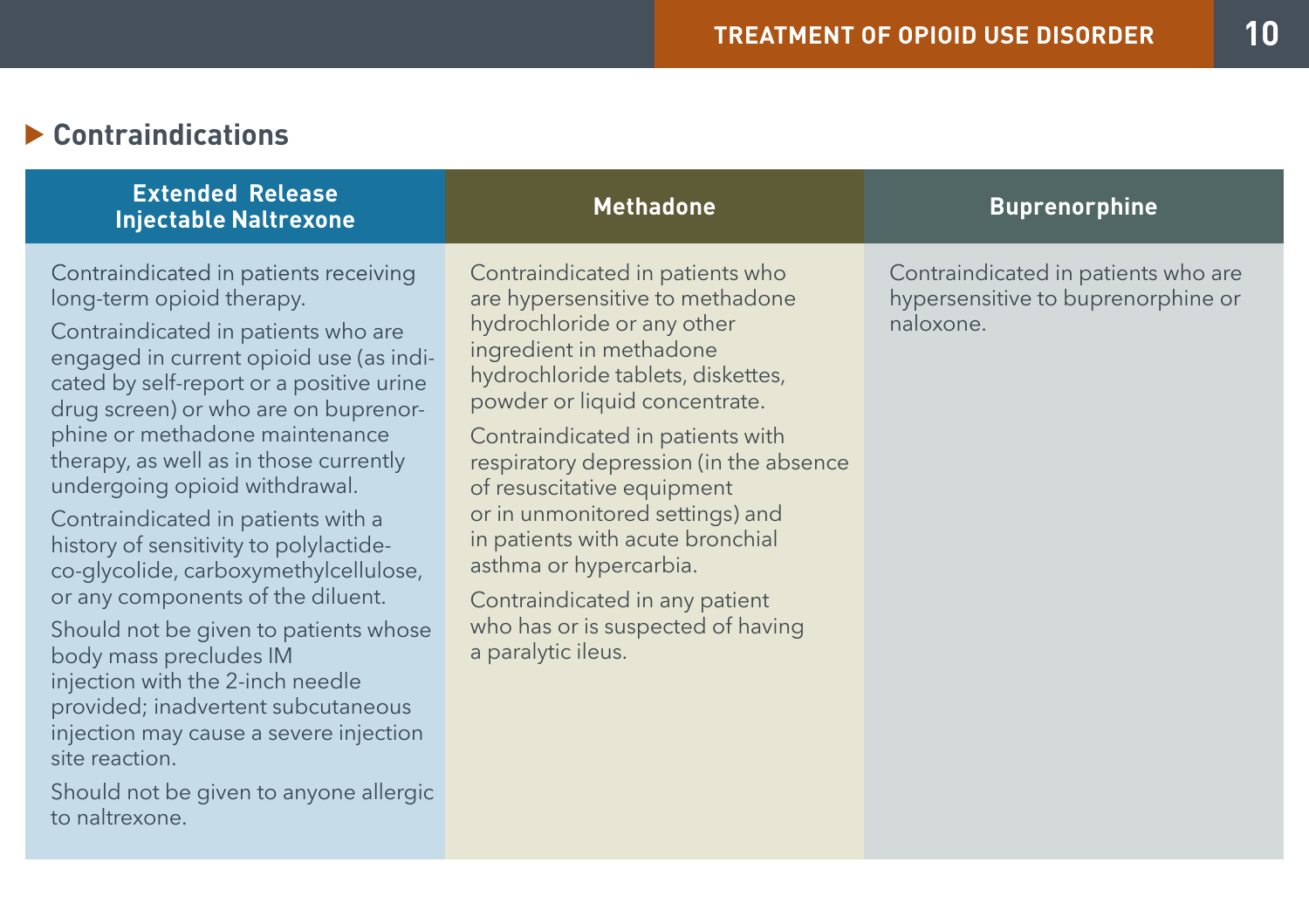#### **Warnings**

| <b>Extended Release</b><br><b>Injectable Naltrexone</b>                                                                                                                                                                                                                                                                                                                                                                                                                                                                                                                                                                                                                                                                                                                                                                                                                                                                                                            | <b>Methadone</b>                                                                                                                                                                                                                                                                                                                                                                                                                                                                                                                                                                                                                                                                                                                  | <b>Buprenorphine</b>                                                                                                                                                                                                                                                                                                                                                                                                                                                                                                                                                                                                                                                                                                                                   |
|--------------------------------------------------------------------------------------------------------------------------------------------------------------------------------------------------------------------------------------------------------------------------------------------------------------------------------------------------------------------------------------------------------------------------------------------------------------------------------------------------------------------------------------------------------------------------------------------------------------------------------------------------------------------------------------------------------------------------------------------------------------------------------------------------------------------------------------------------------------------------------------------------------------------------------------------------------------------|-----------------------------------------------------------------------------------------------------------------------------------------------------------------------------------------------------------------------------------------------------------------------------------------------------------------------------------------------------------------------------------------------------------------------------------------------------------------------------------------------------------------------------------------------------------------------------------------------------------------------------------------------------------------------------------------------------------------------------------|--------------------------------------------------------------------------------------------------------------------------------------------------------------------------------------------------------------------------------------------------------------------------------------------------------------------------------------------------------------------------------------------------------------------------------------------------------------------------------------------------------------------------------------------------------------------------------------------------------------------------------------------------------------------------------------------------------------------------------------------------------|
| Use with caution in patients with<br>active liver disease, moderate to severe<br>renal impairment, and women of<br>childbearing age.<br>Discontinue in the event of symptoms<br>or signs of acute hepatitis.<br>As with any IM injection, extended-<br>release injectable naltrexone should<br>be used with caution in patients with<br>thrombocytopenia or any coagulation<br>disorder (e.g., hemophilia, severe<br>hepatic failure); such patients should<br>be closely monitored for 24 hours<br>after naltrexone is administered.<br>Patients may become sensitive to lower<br>doses of opioids after treatment with<br>extended-release injectable naltrexone.<br>This could result in potentially life-<br>threatening opioid intoxication and<br>overdose if previously tolerated larger<br>doses are administered.<br>Clinicians should warn patients that<br>overdose may result from trying to<br>overcome the opioid blockade effects<br>of naltrexone. | Methadone should be used with caution<br>in elderly and debilitated patients;<br>patients with head injury or increased<br>intracranial pressure; patients who<br>are known to be sensitive to central<br>nervous system depressants, such as<br>those with cardiovascular, pulmonary,<br>renal, or hepatic disease; and patients<br>with comorbid conditions or<br>concomitant medications that may<br>predispose to dysrhythmia or reduced<br>ventilatory drive.<br>Methadone should be administered<br>with caution to patients already at risk<br>for development of prolonged QT<br>interval or serious arrhythmia.<br>The label includes a warning about<br>somnolence that may preclude driving<br>or operating equipment. | Caution is required in prescribing<br>buprenorphine to patients with<br>polysubstance use and those who<br>have severe hepatic impairment,<br>compromised respiratory function,<br>or head injury.<br>Significant respiratory depression and<br>death have occurred in association<br>with buprenorphine, particularly<br>administered intravenously or in<br>combination with benzodiazepines<br>or other central nervous system<br>depressants (including alcohol).<br>Buprenorphine may precipitate<br>withdrawal if initiated before patient<br>is in opioid withdrawal, particularly<br>in patients being transferred from<br>methadone.<br>The label includes a warning about<br>somnolence that may preclude driving<br>or operating equipment. |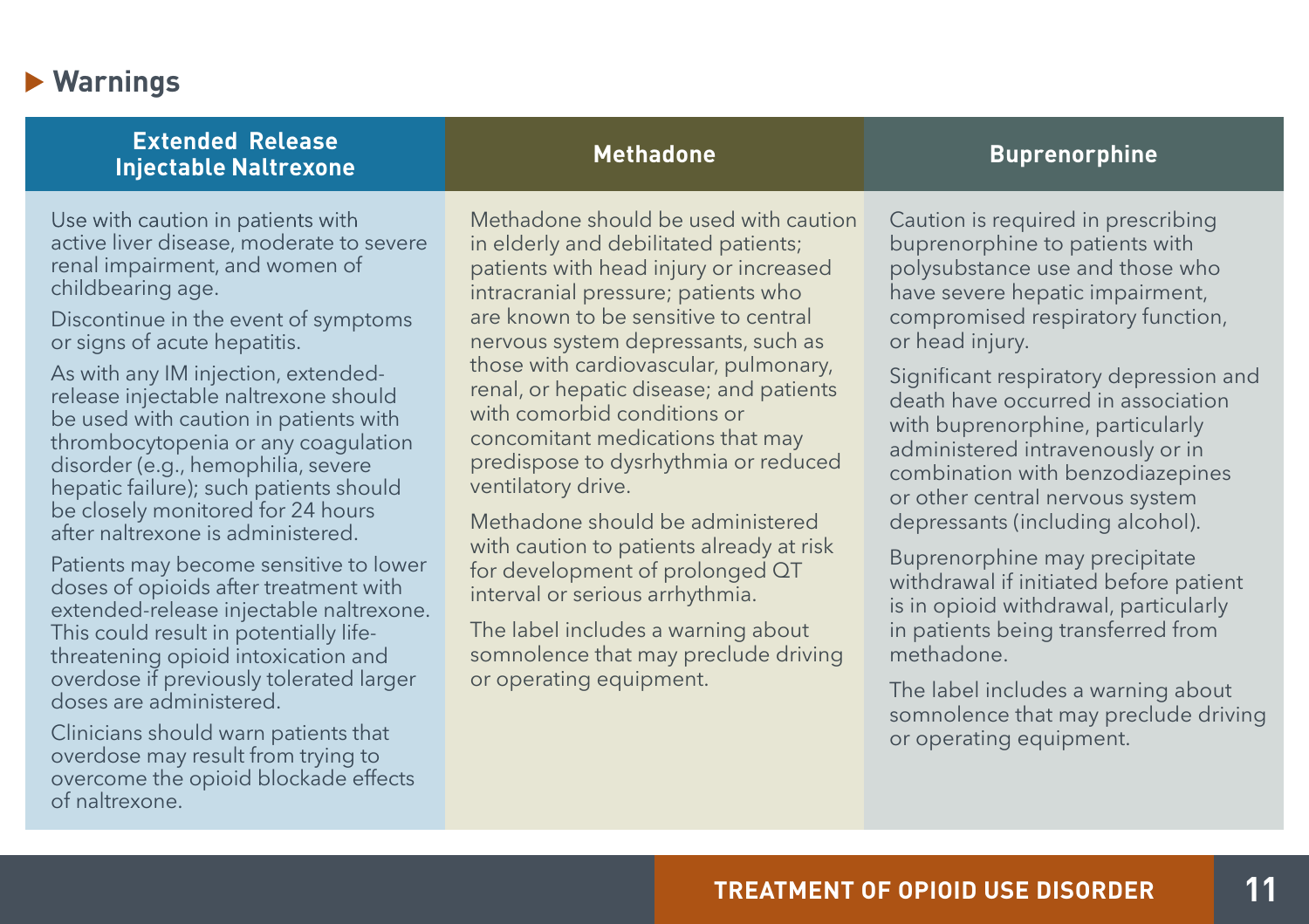#### **Use in Pregnant and Postpartum Women**

| <b>Extended Release</b><br><b>Injectable Naltrexone</b>                                                                                                                                                                                                                                                                                                                                                                                                                                           | <b>Methadone</b>                                                                                                                                                                                                                                                                                                                                                                                                                                                                                                                                              | <b>Buprenorphine</b>                                                                                                                                                                                                                                                                                                                                                                                                                                                                                                                                                          |
|---------------------------------------------------------------------------------------------------------------------------------------------------------------------------------------------------------------------------------------------------------------------------------------------------------------------------------------------------------------------------------------------------------------------------------------------------------------------------------------------------|---------------------------------------------------------------------------------------------------------------------------------------------------------------------------------------------------------------------------------------------------------------------------------------------------------------------------------------------------------------------------------------------------------------------------------------------------------------------------------------------------------------------------------------------------------------|-------------------------------------------------------------------------------------------------------------------------------------------------------------------------------------------------------------------------------------------------------------------------------------------------------------------------------------------------------------------------------------------------------------------------------------------------------------------------------------------------------------------------------------------------------------------------------|
| <b>Pregnancy: FDA</b> pregnancy<br>category $C^*$<br><b>Nursing:</b> Transfer of naltrexone and<br>6B-naltrexol into human milk has<br>been reported with oral naltrexone.<br>Because animal studies have shown<br>that naltrexone has a potential for<br>tumorigenicity and other serious<br>adverse reactions in nursing infants,<br>an individualized treatment decision<br>should be made whether a nursing<br>mother will need to discontinue<br>breastfeeding or discontinue<br>naltrexone. | <b>Pregnancy: FDA</b> pregnancy<br>category $C^*$<br>Methadone has been used during<br>pregnancy to promote healthy<br>pregnancy outcomes for more than<br>40 years. Neonatal abstinence<br>syndrome may occur in newborn<br>infants of mothers who received<br>medication-assisted treatment with<br>methadone during pregnancy. No<br>lasting harm to the fetus has been<br>recognized as a result of this therapy<br>but individualized treatment<br>decisions balancing the risk and<br>benefits of therapy should be made<br>with each pregnant patient. | <b>Pregnancy:</b> FDA pregnancy<br>category $C^{\ddagger}$<br>Neonatal abstinence syndrome may<br>occur in newborn infants of mothers<br>who received medication-assisted<br>treatment with buprenorphine<br>during pregnancy. No lasting harm<br>to the fetus has been recognized<br>as a result of this therapy but<br>individualized treatment decisions<br>balancing the risk and benefits of<br>therapy should be made with each<br>pregnant patient.<br><b>Nursing:</b> Buprenorphine and its<br>metabolite norbuprenorphine are<br>procent in low loyals in human milk |

*Nursing:* Mothers maintained on methadone can breastfeed if they are not HIV positive, are not abusing substances, and do not have a disease or infection in which breastfeeding is otherwise contraindicated.

present in low levels in human milk and infant urine. Available data are limited but have not shown adverse reactions in breastfed infants.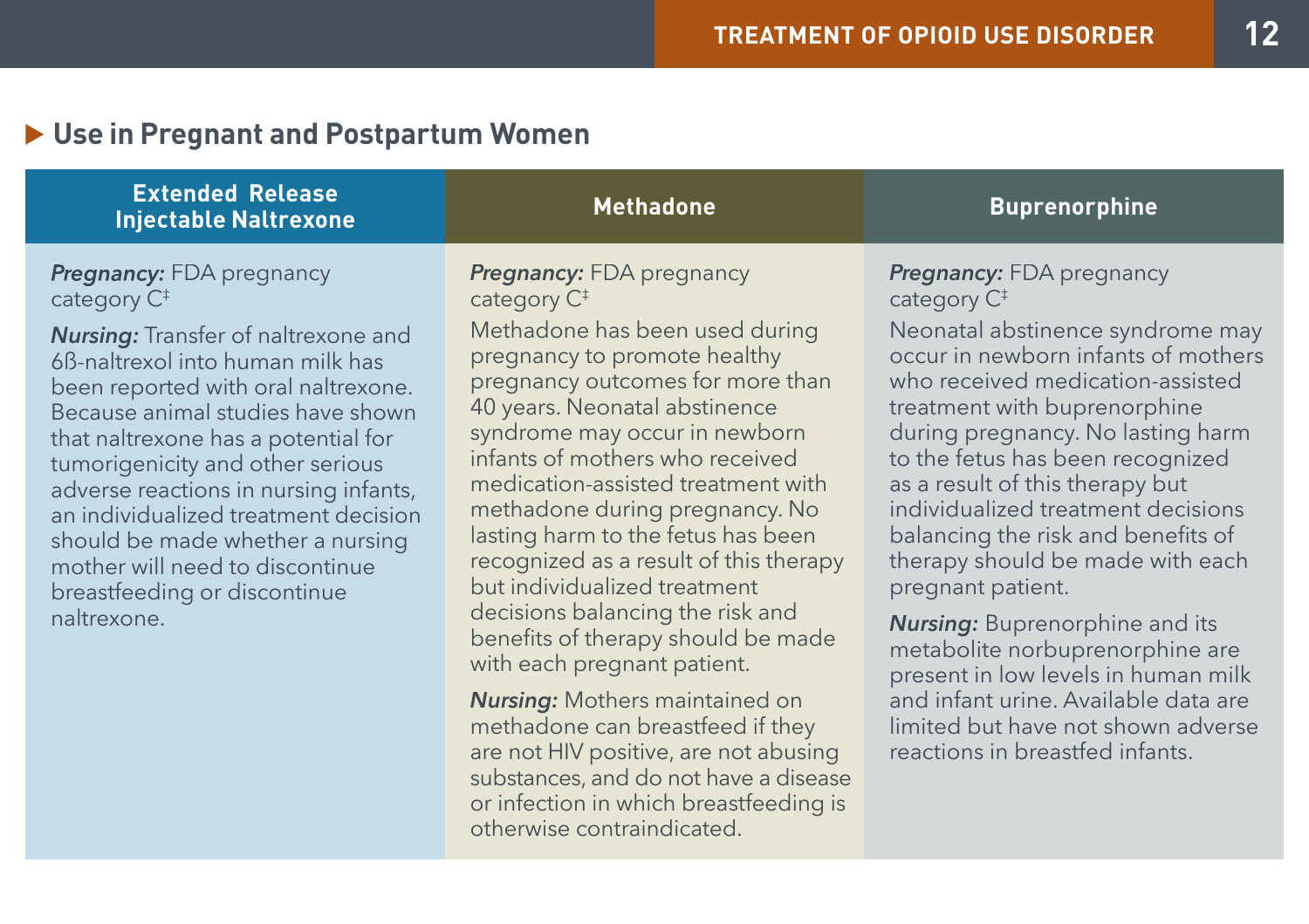#### **Potential for Abuse and Diversion**

| <b>Extended Release</b><br><b>Injectable Naltrexone</b> | Methadone | <b>Buprenorphine</b> |
|---------------------------------------------------------|-----------|----------------------|
| No                                                      | Yes       | Yes                  |

‡ Animal studies have shown an adverse effect on the fetus and there are no adequate, well-controlled studies in humans, but potential benefits may warrant use of the drug in some pregnant women despite potential risks.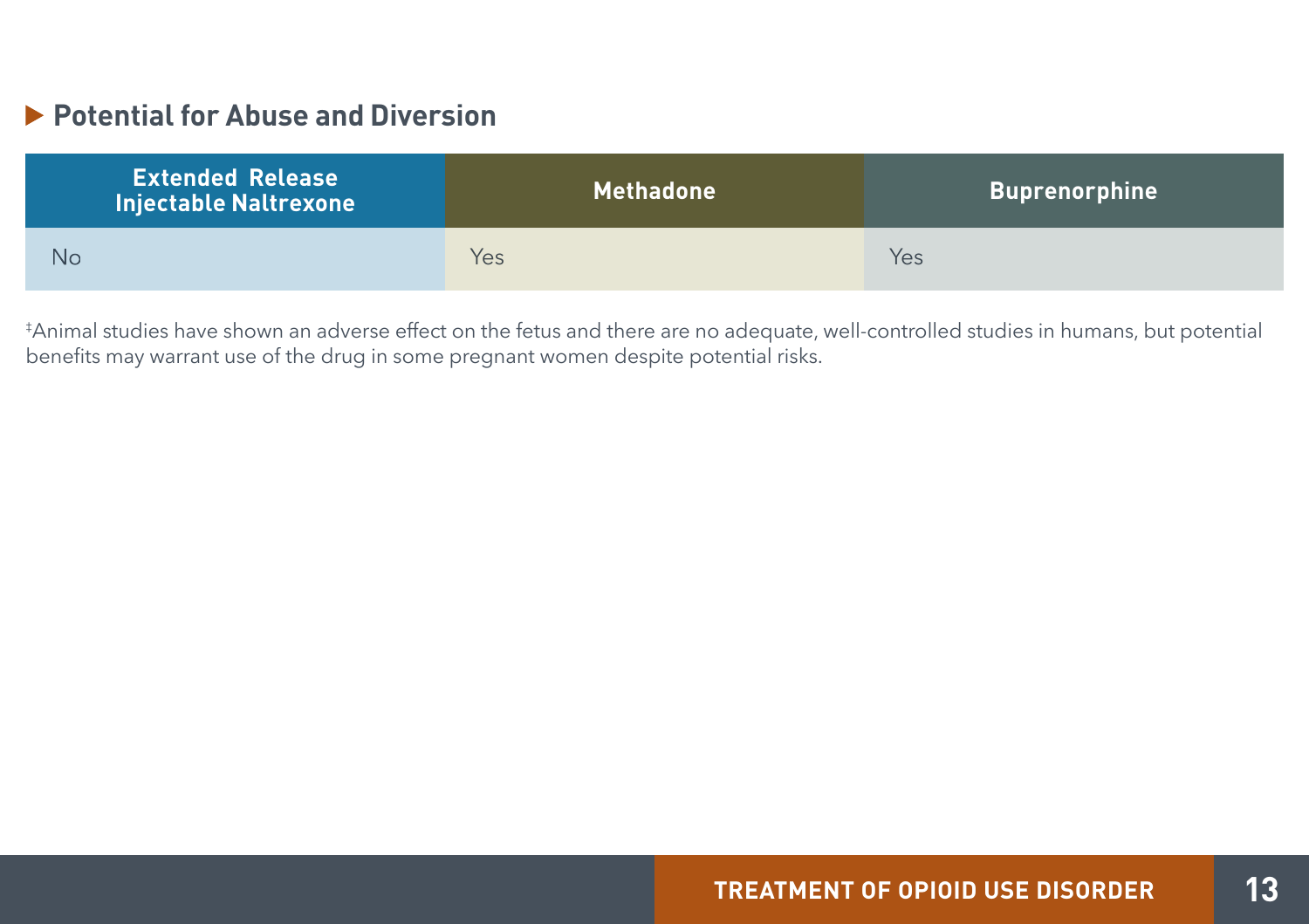# **Clinical Opiate Withdrawal Scale**

This tool can be used in both inpatient and outpatient settings to reproducibly rate common signs and symptoms of opiate withdrawal and monitor these symptoms over time.

| <b>Resting Pulse Rate:</b><br>beats/minute<br>Measured after patient is sitting or lying for one minute.<br>0 pulse rate 80 or below<br>1 pulse rate 81-100<br>2 pulse rate 101-120<br>4 pulse rate greater than 120                                                                               | GI (Gastrointestinal) Upset: Over last 1/2 hour.<br>0 no GI symptoms<br>1 stomach cramps<br>2 nausea or loose stool<br>3 vomiting or diarrhea<br>5 multiple episodes of diarrhea or vomiting     |
|----------------------------------------------------------------------------------------------------------------------------------------------------------------------------------------------------------------------------------------------------------------------------------------------------|--------------------------------------------------------------------------------------------------------------------------------------------------------------------------------------------------|
| Sweating: Over past 1/2 hour not accounted for by<br>room temperature or patient activity.<br><b>0</b> no report of chills or flushing<br>1 subjective report of chills or flushing<br>2 flushed or observable moistness on face<br>3 beads of sweat on brow or face<br>4 sweat streaming off face | <b>Tremor:</b> Observation of outstretched hands.<br>$0$ no tremor<br>1 tremor can be felt, but not observed<br>2 slight tremor observable<br>4 gross tremor or muscle twitching                 |
| <b>Restlessness:</b> Observation during assessment.<br>0 able to sit still<br>1 reports difficulty sitting still, but is able to do so<br>3 frequent shifting or extraneous movements of legs/arms<br>5 unable to sit still for more than a few seconds                                            | <b>Yawning:</b> Observation during assessment.<br>0 no yawning<br>1 yawning once or twice during assessment<br>2 yawning three or more times during assessment<br>4 yawning several times/minute |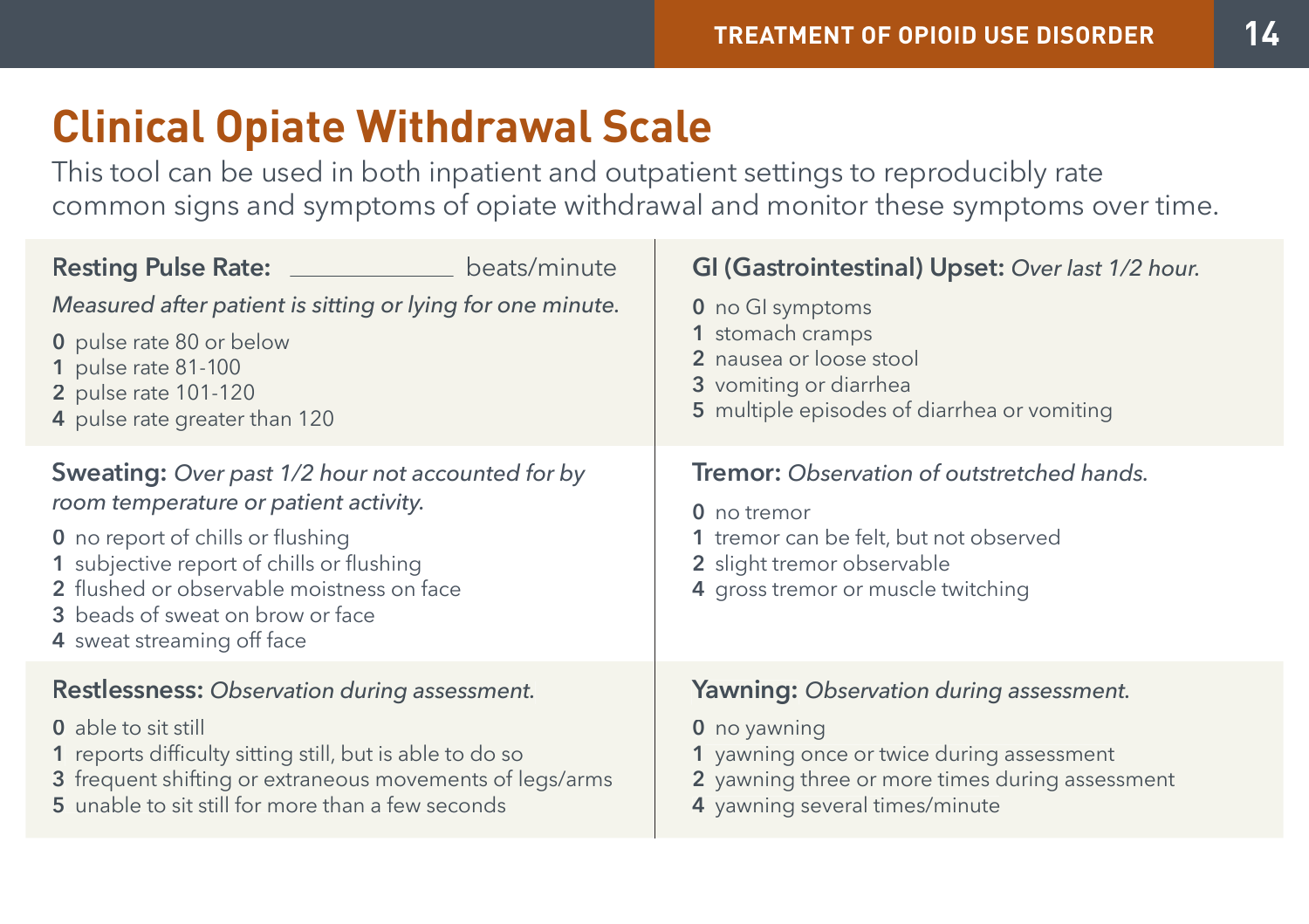| <b>Pupil Size:</b>                                                                                                                                                                                                                                                                                                                                          | <b>Anxiety or Irritability:</b>                                                                                                                                                                                                   |
|-------------------------------------------------------------------------------------------------------------------------------------------------------------------------------------------------------------------------------------------------------------------------------------------------------------------------------------------------------------|-----------------------------------------------------------------------------------------------------------------------------------------------------------------------------------------------------------------------------------|
| <b>0</b> pupils pinned or normal size for room light<br>1 pupils possibly larger than normal for room light<br>2 pupils moderately dilated<br>5 pupils so dilated that only the rim of the iris is visible                                                                                                                                                  | $0$ none<br>1 patient reports increasing irritability or anxiousness<br>2 patient obviously irritable or anxious<br>4 patient so irritable or anxious that participation in the<br>assessment is difficult                        |
| <b>Bone or Joint Aches: If patient was having pain</b><br>previously, only the additional component attributed<br>to opiates withdrawal is scored.<br>0 not present<br>1 mild diffuse discomfort<br>2 patient reports severe diffuse aching of joints/muscles<br>4 patient is rubbing joints or muscles and is unable to sit<br>still because of discomfort | <b>Gooseflesh Skin:</b><br>0 skin is smooth<br>3 piloerrection of skin can be felt or hairs<br>standing upon arms<br>5 prominent piloerrection                                                                                    |
| <b>Runny Nose or Tearing: Not accounted for by cold</b><br>symptoms or allergies.<br>0 not present<br>1 nasal stuffiness or unusually moist eyes<br>2 nose running or tearing<br>4 nose constantly running or tears streaming down cheeks                                                                                                                   | <b>TOTAL SCORE:</b><br>The total score is the sum of all 11 items.<br>SCORE: $5-12 = mid$ ; $13-24 = moderate$ ;<br>25-36 = moderately severe;<br>more than $36$ = severe withdrawal<br>Initials of person completing assessment: |

 **http://www.drugabuse.gov/sites/default/files/files/ClinicalOpiateWithdrawalScale.pdf**   *Source: Wesson, D. R., & Ling, W. (2003). The Clinical Opiate Withdrawal Scale (COWS). J Psychoactive Drugs, 35(2), 253–9.*